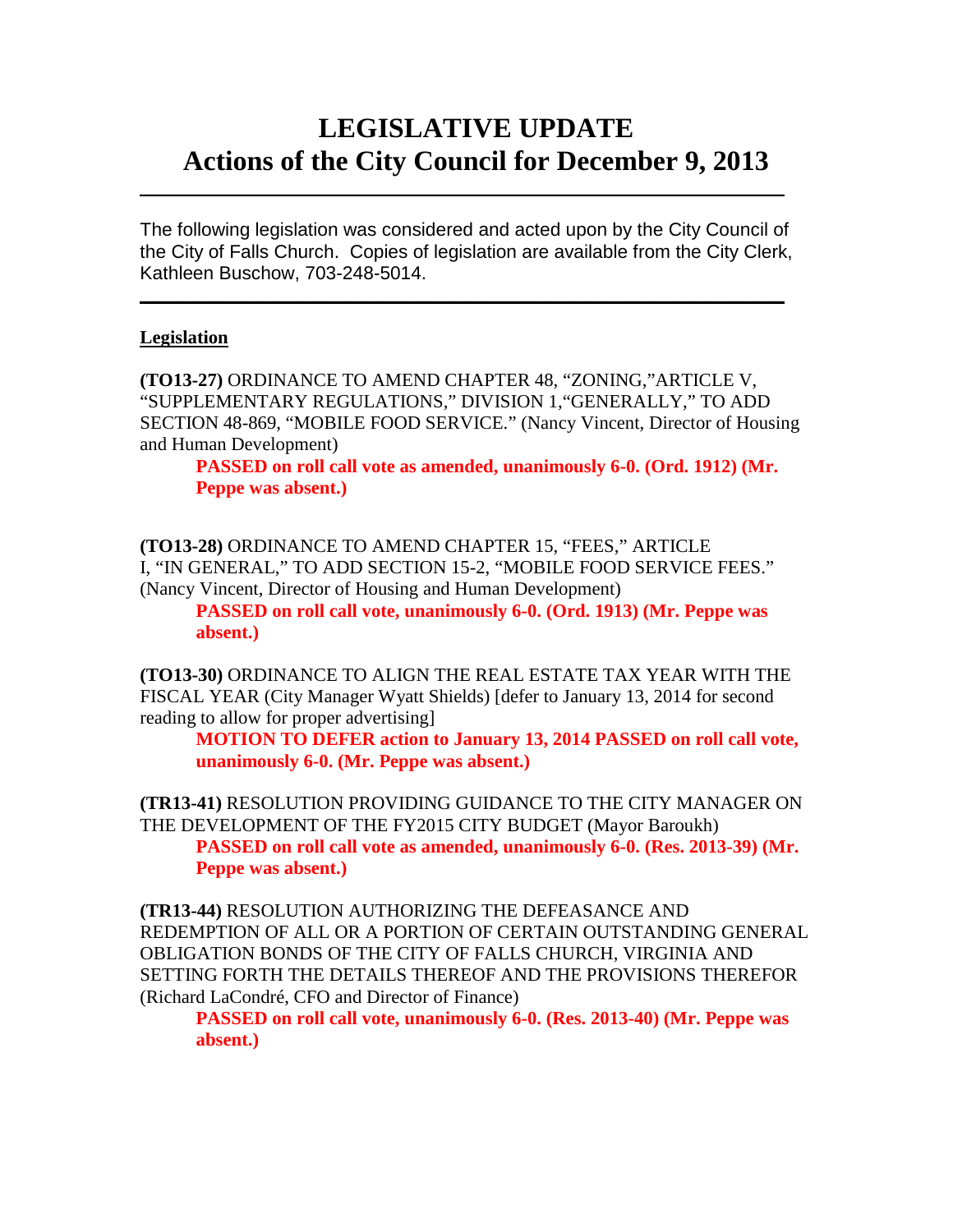**(TR13-42)** RESOLUTION EXPRESSING THE GOALS OF THE CITY COUNCIL FOR THE USE OF WATER SALE PROCEEDS (Wyatt Shields, City Manager; Richard LaCondré, CFO and Director of Finance)

**PASSED on roll call vote 5-1 as amended, with Mr. Duncan voting NO. (Res. 2013-41) (Mr. Peppe was absent.)**

**(TR13-43)** RESOLUTION TO ADOPT CITY OF FALLS CHURCH STORMWATER UTILITY FEE CREDIT POLICY (Cindy Mester, Acting Director of Public Works; Jason Widstrom, Engineer)

**PASSED on roll call vote, unanimously 6-0. (Res. 2013-42) (Mr. Peppe was absent.)**

**(TR13-45)** RESOLUTION TO AUTHORIZE THE CITY MANANGER TO EXECUTE A LEASE WITH THE NORTHERN VIRGINIA REGIONAL PARK AUTHORITY FOR THE TINNER HILL HISTORIC SITE (Cindy Mester, Assistant City Manager) **PASSED on roll call vote, unanimously 6-0. (Res. 2013-43) (Mr. Peppe was absent.)**

**(TR13-46)** RESOLUTION TO AUTHORIZE THE CITY MANANGER TO EXECUTE TWO CONSERVATION EASEMENTS ON THE TINNER HILL HISTORIC SITE (Cindy Mester, Assistant City Manager)

**PASSED on roll call vote, unanimously 6-0. (Res. 2013-44) (Mr. Peppe was absent.)**

**(TR13-47)** RESOLUTION TO AUTHORIZE THE CITY MANANGER TO EXECUTE THE MEMORANDUM OF UNDERSTANDING BETWEEN THE CITY OF FALLS CHURCH, FAIRFAX COUNTY, THE NORTHERN VIRGINIA REGIONAL PARK AUTHORITY, AND THE TINNER HILL HERITAGE FOUNDATION (Cindy Mester, Assistant City Manager)

**PASSED on roll call vote, unanimously 6-0. (Res. 2013-45) (Mr. Peppe was absent.)**

**(TR13-39)** RESOLUTION DECLARING THE POSITION OF THE FALLS CHURCH CITY COUNCIL THAT CORPORATIONS SHOULD NOT RECEIVE THE SAME LEGAL RIGHTS AS NATURAL PERSONS, THAT MONEY IS NOT SPEECH, AND THAT POLITICAL EXPENDITURES CAN BE REGULATED (Cindy Mester, Assistant City Manager)

**PASSED on roll call vote 3-0, with Mr. Tarter ABSTAINING. Mayor Baroukh and Mr. Snyder RECUSED themselves. (Mr. Peppe was absent.) (Res. 2013-46)**

**(TR13-48)** RESOLUTION REQUESTING THE ENVIRONMENTAL PROTECTION AGENCY (EPA) TO ACT TO REDUCE CARBON POLLUTION WHILE BUILDING RESILIENT COMMUNITIES (Council Member Barry)

**PASSED on roll call vote 5-0. Mayor Baroukh RECUSED himself. (Mr. Peppe was absent.) (Res. 2013-47)**